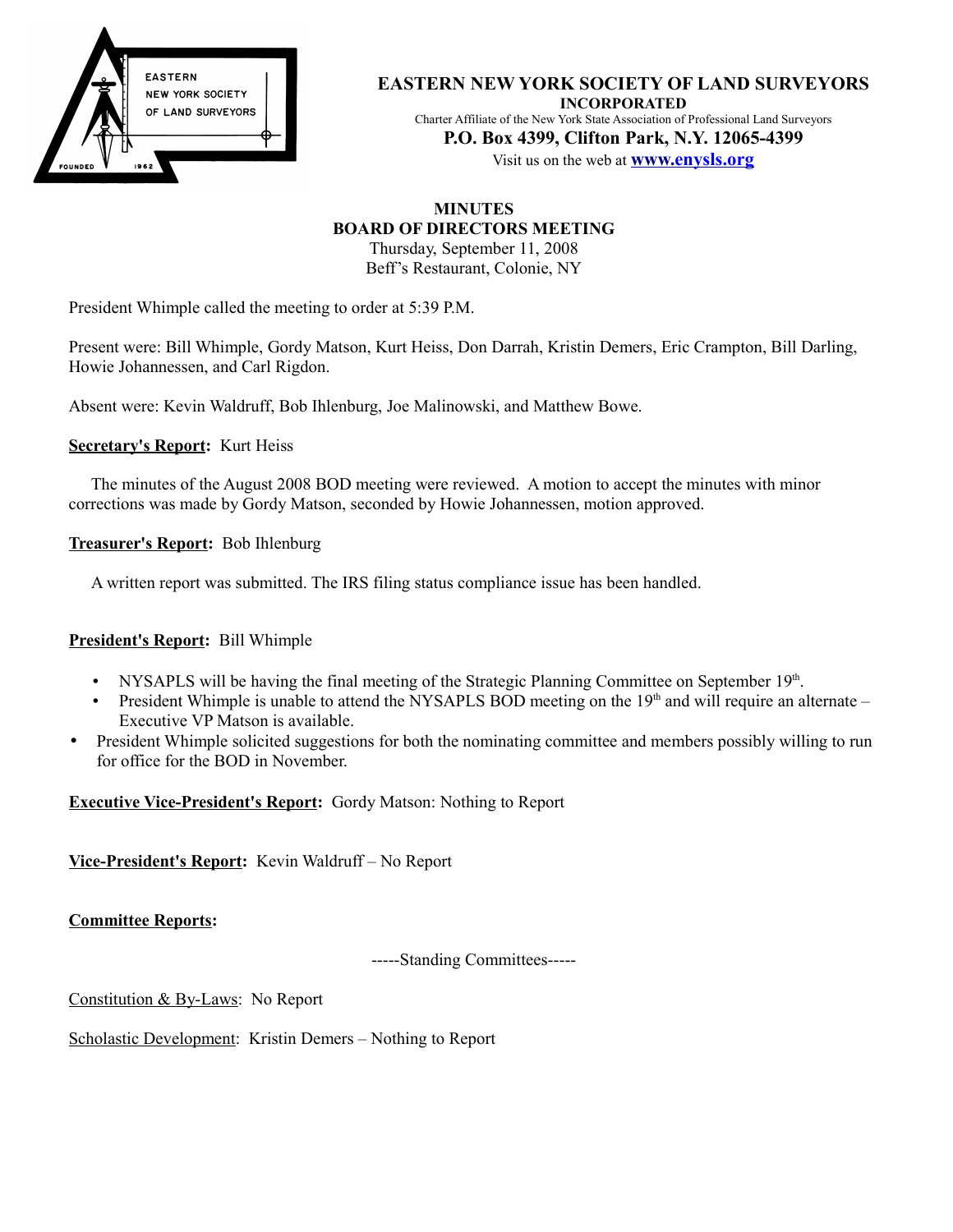Ethics and Business Practices: Don Darrah:

Don contacted the unlicensed person offering surveying services as discussed at last month's BOD meeting. The person in question was not aware they were doing anything wrong. Don directed them to the rules and regulations regarding Land Surveying and Professional Corporations, and after reviewing the information, the person informed Don that they agreed they were not in compliance with the law and would be restructuring their business and no longer offering Land Surveying services.

An ENYSLS Member sent in a link to a person offering Surveying Services in the Saratoga Area via an online phonebook, and also making guarantees as to quality of work product and pricing on their website. After reviewing the information, it appears the person is licensed in Massachusetts and is doing business and advertising there, and it could not be shown that the firm was definitively offering services in NY State, or advertising services here, thus the BOD decided there was not much that could be done at this point. The committee will continue to watch for further proof of the firm offering services or doing work in NY State.

Continuing Education: Jody Lounsbury, Chuck Lent – No Report

Finance: Bill Darling - Nothing to Report

Membership: Gordy Matson – Nothing Report

Legislative: Howie Johannessen – No Report

#### Program: Bill Whimple

The programs and venues for the upcoming year were discussed. The plan is to book the Crossgates for the November meeting and invite vendors to display their goods. January is planned for Moscatiello's with a presentation on NYSP Accident Surveys, and March is planned for The Factory with Finola Bianco discussing Insurance.

#### Public Relations:

President Whimple discussed that he is looking for new members for the Public Relations Committee to handle the Home Show and other such things in the future.

Technical Information: Eric Crampton – Nothing to Report

-----Temporary and Ad-hoc Committees-----

Website and Archival Information: Kurt Heiss – Nothing to Report

#### **Old Business:**

Kurt Heiss passed around the completed 2008 Regional Questionnaire that ENYSLS will be submitting to the NYSAPLS Conference Committee to provide historical and local information on our regional for the conference journal.

## **EASTERN NEW YORK SOCIETY OF LAND SURVEYORS, INC.**

| President: William Whimple          | <b>Don Darrah</b>     | 2009 | <b>Matthew Bowe</b>  | 2010        | Bill Darling        | 2011                               |
|-------------------------------------|-----------------------|------|----------------------|-------------|---------------------|------------------------------------|
| Exec. Vice-President: Gordon Matson | C. Howard Johannessen | 2009 | Kevin Waldruff       | 2010        | Kurt Heiss          | 2011                               |
| Vice-President: Kevin Waldruff      | <b>Gordon Matson</b>  | 2009 | William Whimple 2010 |             | Robert J. Ihlenburg | 2011                               |
| Secretary: Kurt Heiss               | <b>Kristin Demers</b> | 2009 | <b>Eric Crampton</b> | <b>2010</b> | <b>Carl Rigdon</b>  | 2011                               |
| Treasurer: Robert J. Ihlenburg      |                       |      |                      |             |                     | Past President - Joseph Malinowski |

**Director N.Y. State Assoc. of Professional Land Surveyors - William Whimple (518) 732-4190 Director N.Y. State Assoc. of Professional Land Surveyors - Gordon Matson (518) 783-6054** President's Address - 38 Orchard Road, Castleton on Hudson, NY 12033 - wwhimple@cha-llp.com